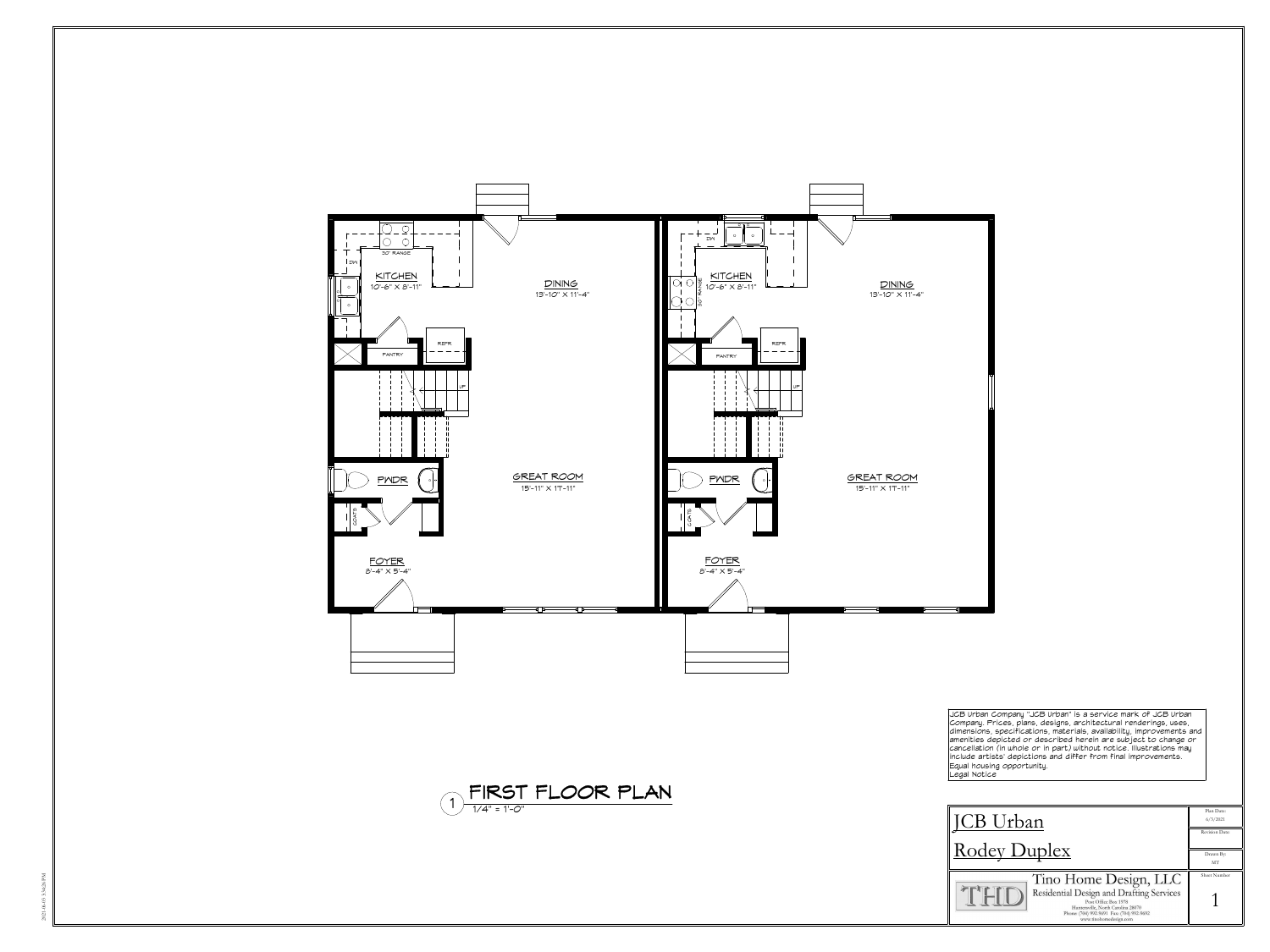





JCB Urban Company "JCB Urban" is a service mark of JCB Urban<br>Company. Prices, plans, designs, architectural renderings, uses,<br>dimensions, specifications, materials, availability, improvements and<br>amenities depicted or desc cancellation
(in
whole
or
in
part)
without
notice.
Illustrations
may include
artists' depictions
and
differ
from
final
improvements. Equal
housing
opportunity. Legal
Notice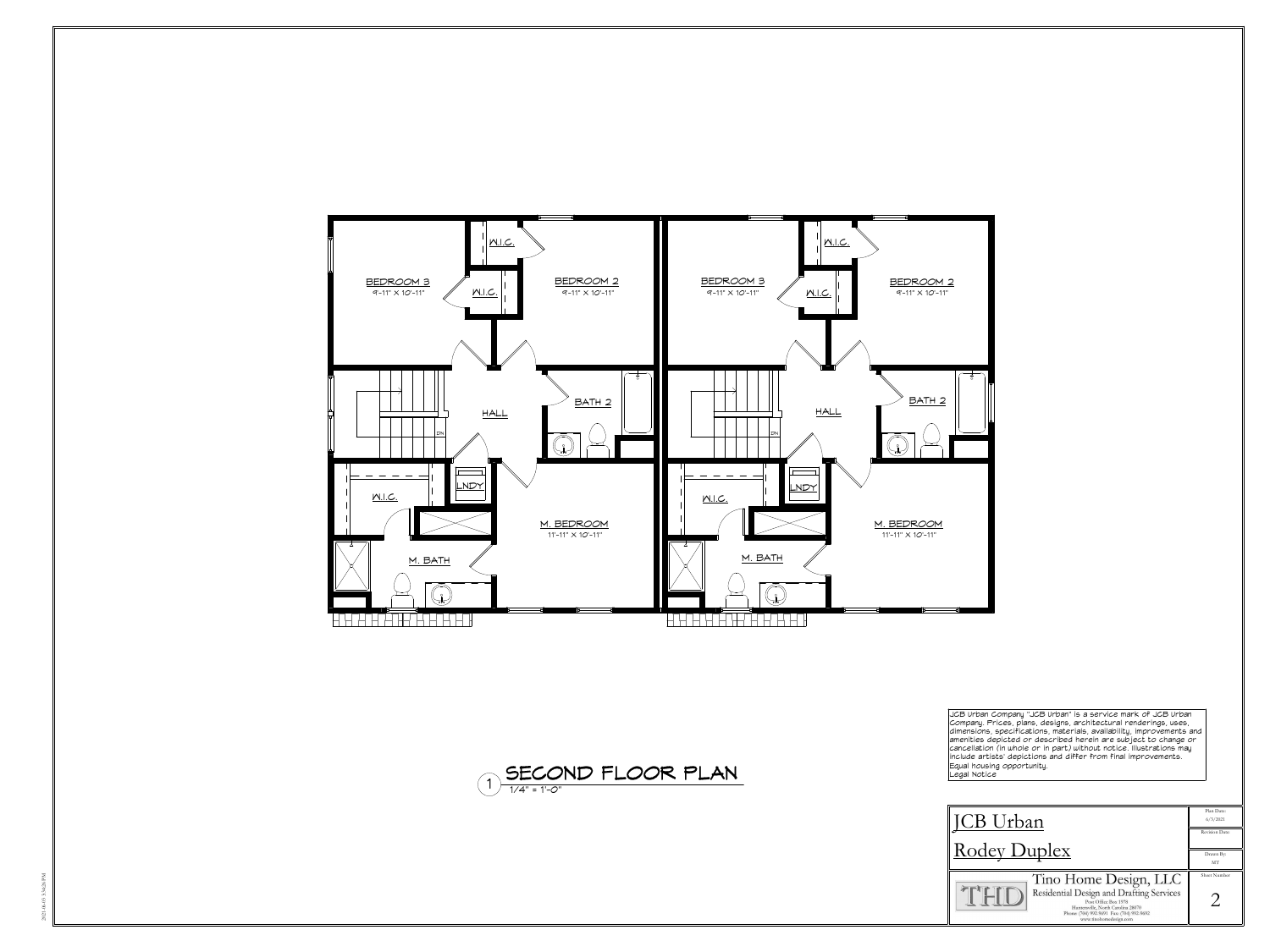

JCB Urban Company "JCB Urban" is a service mark of JCB Urban<br>Company. Prices, plans, designs, architectural renderings, uses,<br>dimensions, specifications, materials, availability, improvements and<br>amenities depicted or desc Equal
housing
opportunity. Legal
Notice



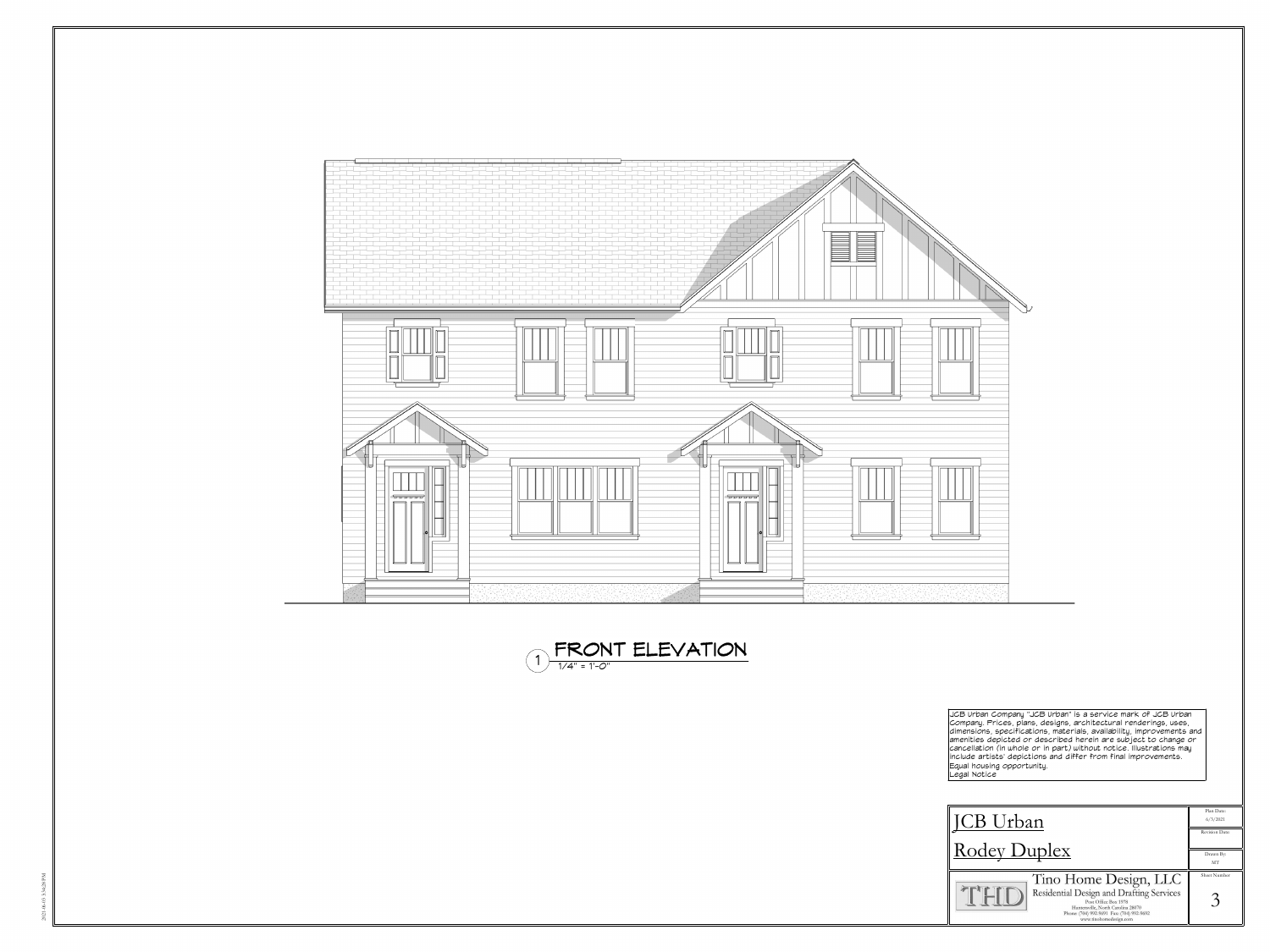





JCB Urban Company "JCB Urban" is a service mark of JCB Urban<br>Company. Prices, plans, designs, architectural renderings, uses,<br>dimensions, specifications, materials, availability, improvements and<br>amenities depicted or desc Equal
housing
opportunity. Legal
Notice